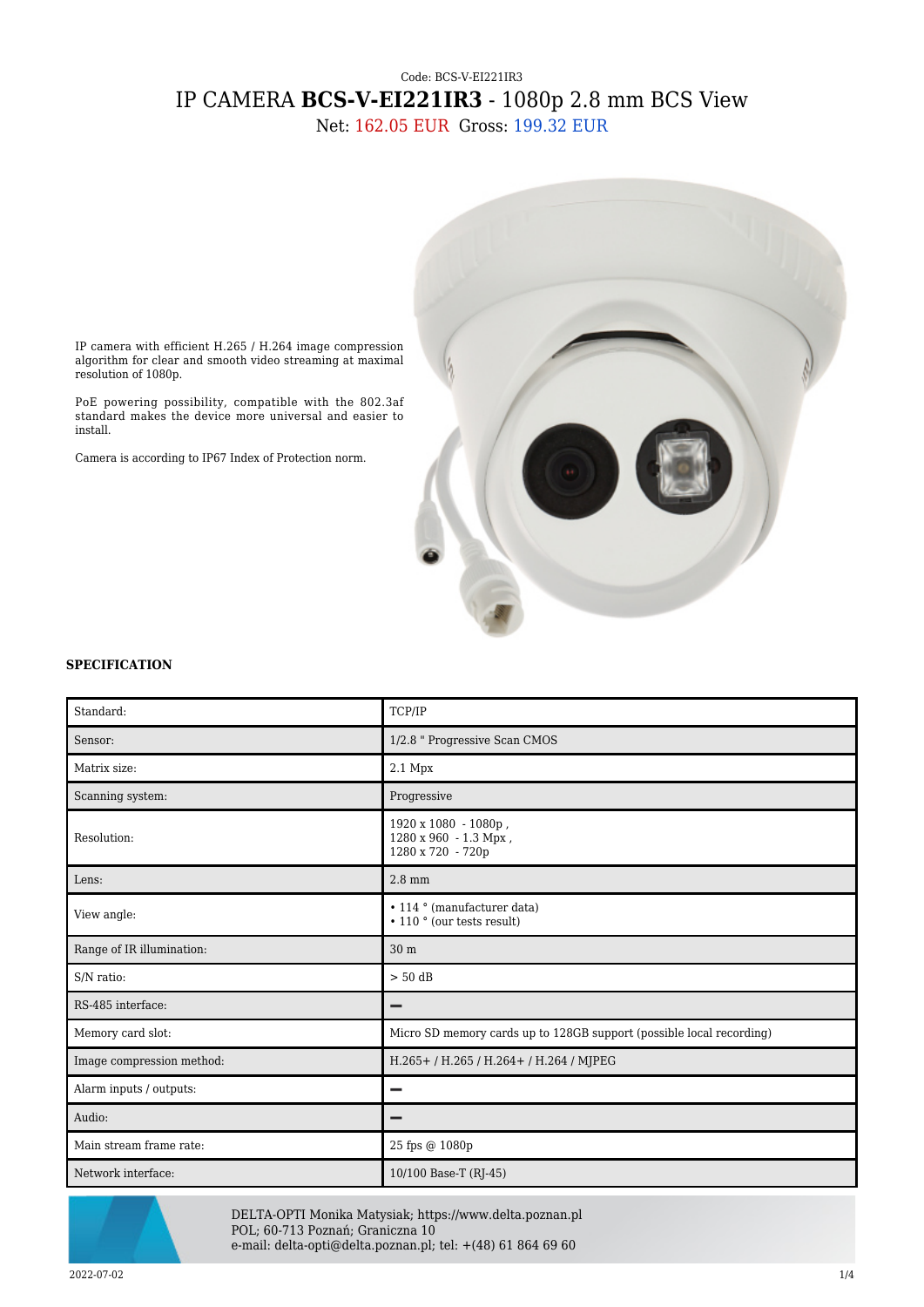| Network protocols:             | TCP, UDP, ICMP, HTTP, HTTPS, FTP, DHCP, DNS, DDNS, RTP, RTSP, RTCP, NTP,<br>UPnP, SMTP, IGMP, IEEE 802.1x, QoS, IPv6, Bonjour, P2P                                                                                                                                                                                                                                                                                                                                    |
|--------------------------------|-----------------------------------------------------------------------------------------------------------------------------------------------------------------------------------------------------------------------------------------------------------------------------------------------------------------------------------------------------------------------------------------------------------------------------------------------------------------------|
| <b>WEB</b> Server:             | Built-in                                                                                                                                                                                                                                                                                                                                                                                                                                                              |
| Max. number of on-line users:  | 6                                                                                                                                                                                                                                                                                                                                                                                                                                                                     |
| ONVIF:                         | 16.12                                                                                                                                                                                                                                                                                                                                                                                                                                                                 |
| Main features:                 | • WDR - 120 dB - Wide Dynamic Range<br>• 3D-DNR - Digital Noise Reduction<br>• ROI - improve the quality of selected parts of image<br>• ICR - Movable InfraRed filter<br>• BLC/HLC - Back Light / High Light Compensation<br>· Possibility to change the resolution, quality and bit rate<br>• Configurable Privacy Zones<br>• Motion Detection<br>• Mirror - Mirror image<br>• Intelligent Image Analysis : crossing the line (tripwire), intrusion, face detection |
| Mobile phones support:         | Port no.: 8000 or access by a cloud (P2P)<br>• Android: Free application BCS View<br>· iOS (iPhone): Free application BCS View                                                                                                                                                                                                                                                                                                                                        |
| Default IP address:            | 192.168.1.64                                                                                                                                                                                                                                                                                                                                                                                                                                                          |
| Default admin user / password: | $admin / -$<br>The administrator password should be set at the first start                                                                                                                                                                                                                                                                                                                                                                                            |
| Web browser access ports:      | 80                                                                                                                                                                                                                                                                                                                                                                                                                                                                    |
| PC client access ports:        | Port no.: 8000 or access by a cloud (P2P)                                                                                                                                                                                                                                                                                                                                                                                                                             |
| Mobile client access ports:    | 8000                                                                                                                                                                                                                                                                                                                                                                                                                                                                  |
| Port ONVIF:                    | 80                                                                                                                                                                                                                                                                                                                                                                                                                                                                    |
| RTSP URL:                      | • Main stream: rtsp://user:password@192.168.1.64:554/Streaming/Channels/101/ -<br>with authorization<br>· Sub stream: rtsp://user:password@192.168.1.64:554/Streaming/Channels/102/ -<br>with authorization                                                                                                                                                                                                                                                           |
| Power supply:                  | • PoE $(802.3af)$ ,<br>• 12 V DC / 500 mA                                                                                                                                                                                                                                                                                                                                                                                                                             |
| Power consumption:             | $\leq$ 7.5 W @ PoE (802.3af)<br>$\leq 6$ W @ 12 V DC                                                                                                                                                                                                                                                                                                                                                                                                                  |
| Housing:                       | Dome, Metal                                                                                                                                                                                                                                                                                                                                                                                                                                                           |
| Color:                         | White                                                                                                                                                                                                                                                                                                                                                                                                                                                                 |
| "Index of Protection":         | <b>IP67</b>                                                                                                                                                                                                                                                                                                                                                                                                                                                           |
| Vandal-proof:                  | -                                                                                                                                                                                                                                                                                                                                                                                                                                                                     |
| Operation temp:                | -30 °C  60 °C                                                                                                                                                                                                                                                                                                                                                                                                                                                         |
| Weight:                        | $0.6\ \mathrm{kg}$                                                                                                                                                                                                                                                                                                                                                                                                                                                    |
| Dimensions:                    | Ø 127 x 96 mm                                                                                                                                                                                                                                                                                                                                                                                                                                                         |
| Supported languages:           | Polish, English                                                                                                                                                                                                                                                                                                                                                                                                                                                       |
| Manufacturer / Brand:          | <b>BCS View</b>                                                                                                                                                                                                                                                                                                                                                                                                                                                       |
| Guarantee:                     | 3 years                                                                                                                                                                                                                                                                                                                                                                                                                                                               |

### **PRESENTATION**

Camera is out from clamping ring:

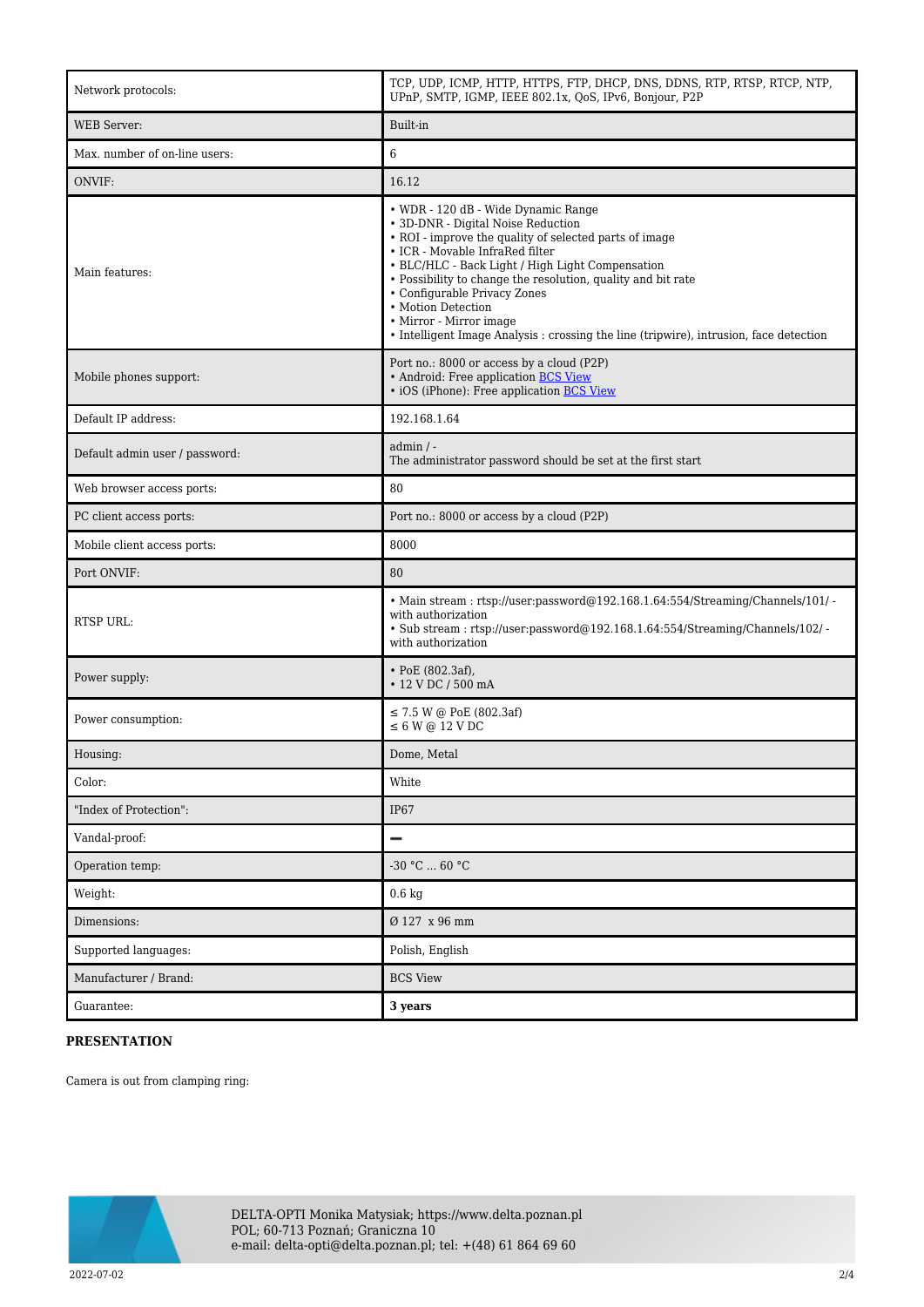

Memory card slot:



Mounting side view:



## In the kit:



DELTA-OPTI Monika Matysiak; https://www.delta.poznan.pl POL; 60-713 Poznań; Graniczna 10 e-mail: delta-opti@delta.poznan.pl; tel: +(48) 61 864 69 60

 $2022$ -07-02  $3/4$